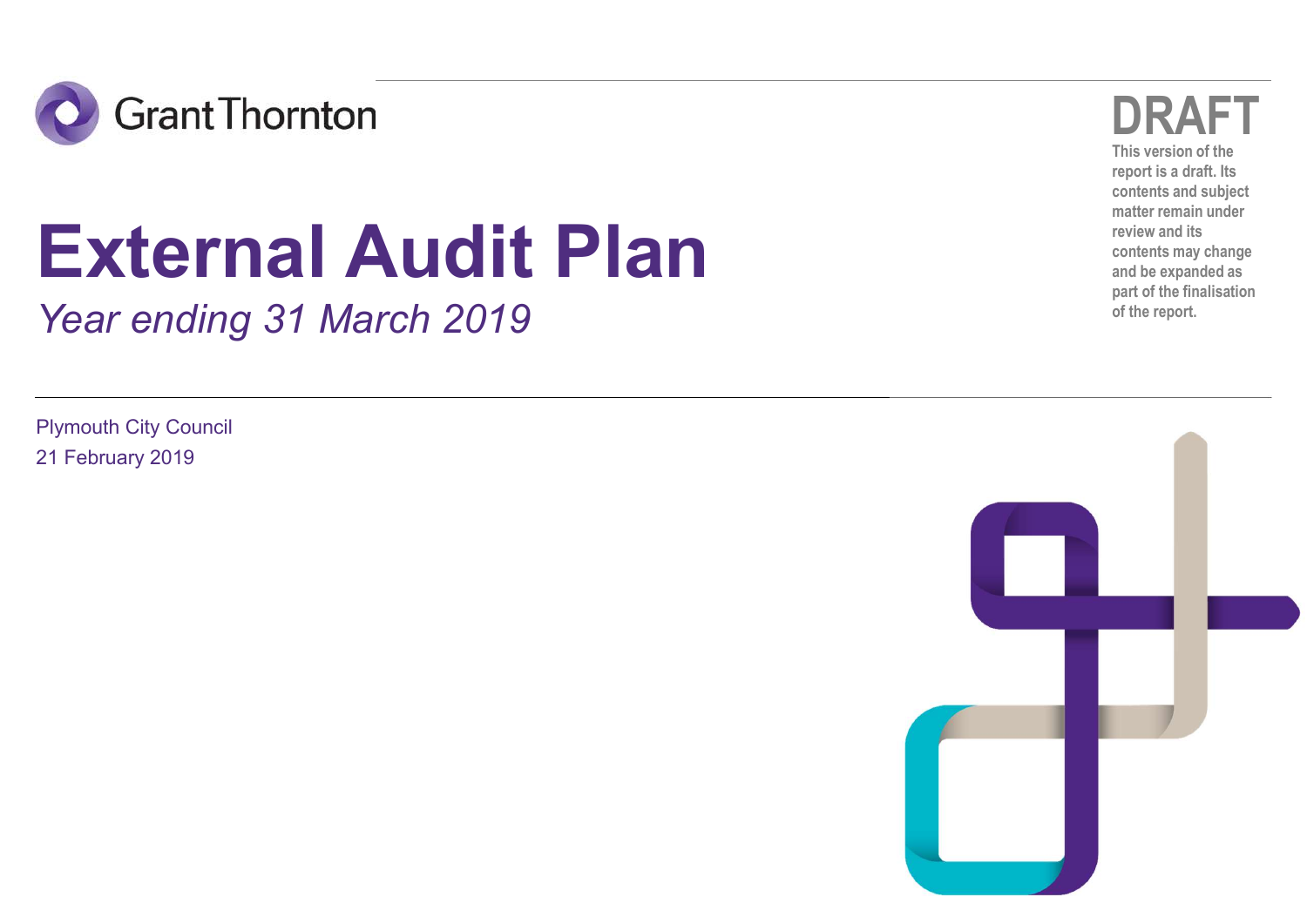## **Contents**

# DRAFT

| 0 <sup>c</sup><br>∙ |
|---------------------|
| <b>ninin</b>        |
|                     |

Your key Grant Thornton team members are:

> Geraldine Daly Associate Director T: 0117 305 7741 E: geri.n.daly@uk.gt.com

David Bray Senior Manager T: 0117 305 7889 E: david.bray@uk.gt.com

#### Jonathan Stancombe

|                                                                                                                                                                                                                                                                                                                                                                                                                                                                                                                                                                                                                                                                                                                                                                                                                                      | <b>DRAFT</b> |
|--------------------------------------------------------------------------------------------------------------------------------------------------------------------------------------------------------------------------------------------------------------------------------------------------------------------------------------------------------------------------------------------------------------------------------------------------------------------------------------------------------------------------------------------------------------------------------------------------------------------------------------------------------------------------------------------------------------------------------------------------------------------------------------------------------------------------------------|--------------|
| <b>Section</b>                                                                                                                                                                                                                                                                                                                                                                                                                                                                                                                                                                                                                                                                                                                                                                                                                       | Page         |
| 1. Introduction & headlines                                                                                                                                                                                                                                                                                                                                                                                                                                                                                                                                                                                                                                                                                                                                                                                                          | 3            |
| 2. Key matters impacting our audit approach                                                                                                                                                                                                                                                                                                                                                                                                                                                                                                                                                                                                                                                                                                                                                                                          | 5            |
| 3. Significant risks identified                                                                                                                                                                                                                                                                                                                                                                                                                                                                                                                                                                                                                                                                                                                                                                                                      | 6            |
| 4. Other matters                                                                                                                                                                                                                                                                                                                                                                                                                                                                                                                                                                                                                                                                                                                                                                                                                     | 9            |
| 5. Materiality                                                                                                                                                                                                                                                                                                                                                                                                                                                                                                                                                                                                                                                                                                                                                                                                                       | 10           |
| 6. Value for Money arrangements                                                                                                                                                                                                                                                                                                                                                                                                                                                                                                                                                                                                                                                                                                                                                                                                      | 11           |
| 7. Audit logistics, team & fees                                                                                                                                                                                                                                                                                                                                                                                                                                                                                                                                                                                                                                                                                                                                                                                                      | 12           |
| 8. Early Close                                                                                                                                                                                                                                                                                                                                                                                                                                                                                                                                                                                                                                                                                                                                                                                                                       | 13           |
| 9. Independence & non-audit services                                                                                                                                                                                                                                                                                                                                                                                                                                                                                                                                                                                                                                                                                                                                                                                                 | 14           |
|                                                                                                                                                                                                                                                                                                                                                                                                                                                                                                                                                                                                                                                                                                                                                                                                                                      |              |
|                                                                                                                                                                                                                                                                                                                                                                                                                                                                                                                                                                                                                                                                                                                                                                                                                                      |              |
|                                                                                                                                                                                                                                                                                                                                                                                                                                                                                                                                                                                                                                                                                                                                                                                                                                      |              |
|                                                                                                                                                                                                                                                                                                                                                                                                                                                                                                                                                                                                                                                                                                                                                                                                                                      |              |
|                                                                                                                                                                                                                                                                                                                                                                                                                                                                                                                                                                                                                                                                                                                                                                                                                                      |              |
|                                                                                                                                                                                                                                                                                                                                                                                                                                                                                                                                                                                                                                                                                                                                                                                                                                      |              |
| The contents of this report relate only to the matters which have come to our attention, which we believe need to be reported to you as part of our audit planning process. It is not a<br>comprehensive record of all the relevant matters, which may be subject to change, and in particular we cannot be held responsible to you for reporting all of the risks which may affect the<br>Authority or all weaknesses in your internal controls. This report has been prepared solely for your benefit and should not be quoted in whole or in part without our prior written consent.<br>We do not accept any responsibility for any loss occasioned to any third party acting, or refraining from acting on the basis of the content of this report, as this report was not prepared for,<br>nor intended for, any other purpose. |              |
| Grant Thornton UK LLP is a limited liability partnership registered in England and Wales: No.OC307742. Registered office: 30 Finsbury Square, London, EC2A 1AG. A list of members<br>is available from our registered office. Grant Thornton UK LLP is authorised and regulated by the Financial Conduct Authority. Grant Thornton UK LLP is a member firm of Grant<br>Thornton International Ltd (GTIL). GTIL and the member firms are not a worldwide partnership. Services are delivered by the member firms. GTIL and its member firms are not agents<br>of, and do not obligate, one another and are not liable for one another's acts or omissions.                                                                                                                                                                            |              |

Executive The contents of this report relate only to the matters which have come to our attention, which we believe need to be reported to you as part of our audit planning process. It is not a comprehensive record of all T: 0117 305 7733 Authority or all weaknesses in your internal controls. This report has been prepared solely for your benefit and should not be quoted in whole or in part without our prior written consent.<br>We do not accept E: jonathan.p.stancombe@uk.gt.com We do not accept any responsibility<br>nor intended for, any other purpose.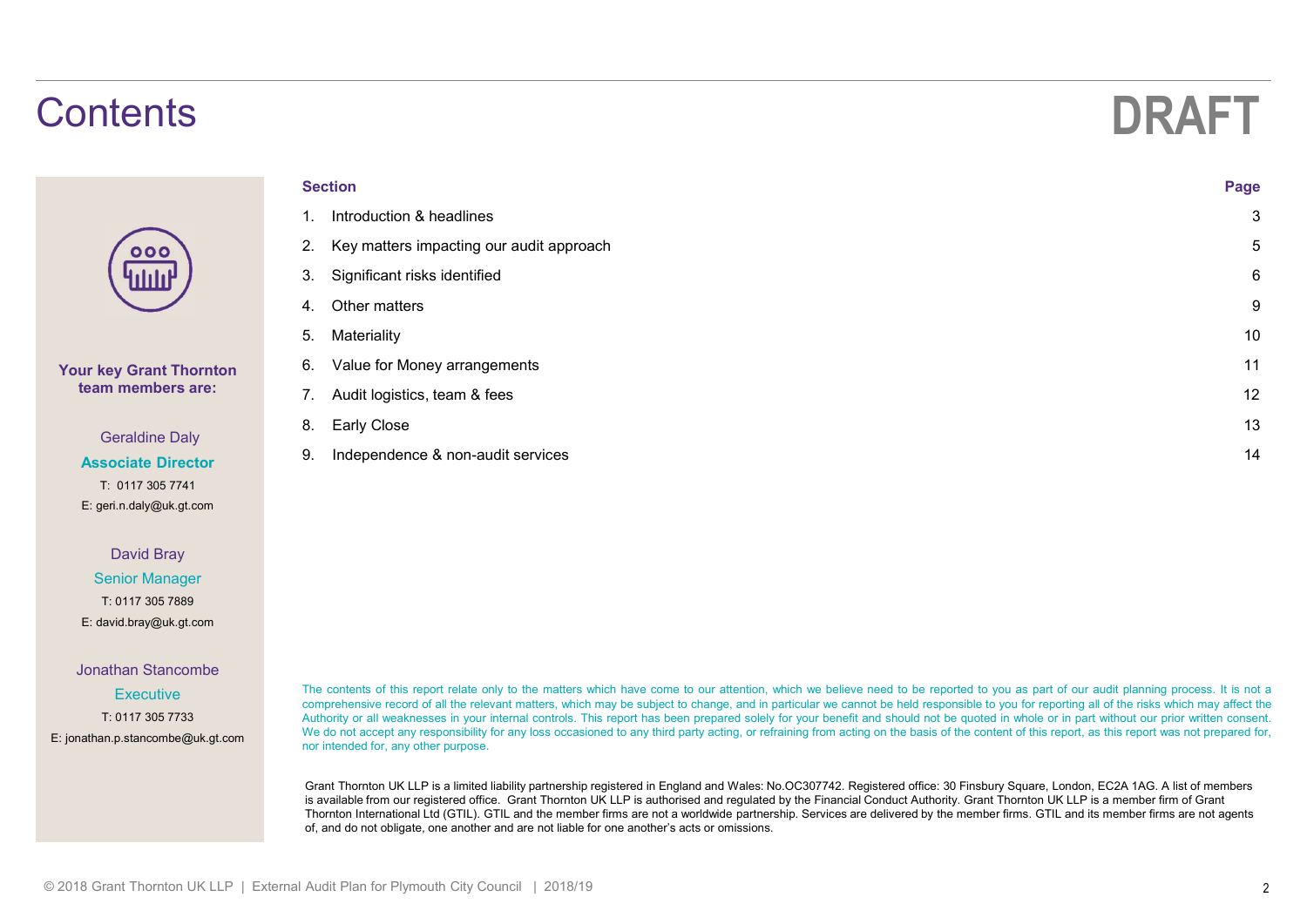## Introduction & headlines

# DRAFT

## **Purpose**

### Respective responsibilities

- Scope of our audit<br>The scope of our audit<br>The scope of our audit is set in accordance with the Code and International Standards on<br>Auditing (ISAs) (UK). We are responsible for forming and expressing an opinion on the :<br>Aut oversight of those charged with governance (the Audit and Governance Committee); and
- Practice ('the Code'). This summarises where the responsibilities of auditors begin Value for Money arrangements in place at the Authority for securing economy, efficiency Scope of our audit<br>
The scope of our audit is set in accordance with the Code and International Standards on<br>
Auditing (ISAs) (UK). We are responsible for forming and expressing an opinion on the :<br>
• Authority's financial and effectiveness in your use of resources.

Scope of our audit<br>
The scope of our audit is set in accordance with the Code and International Standards on<br>
Auditing (ISAs) (UK). We are responsible for forming and expressing an opinion on the :<br>
• Authority's financial The audit of the financial statements does not relieve management or the Audit and Governance Committee of your responsibilities. It is the responsibility of the Authority to ensure that proper arrangements are in place for the conduct of its business, and that public money is safeguarded and properly accounted for. We have considered how the Authority is fulfilling these responsibilities.

| <b>Purpose</b>                       |                                                                                                                                                                                                                                                                                                                                                    | <b>Scope of our audit</b>                                                                                                                                                                                                                                                                                                                                                                                            |
|--------------------------------------|----------------------------------------------------------------------------------------------------------------------------------------------------------------------------------------------------------------------------------------------------------------------------------------------------------------------------------------------------|----------------------------------------------------------------------------------------------------------------------------------------------------------------------------------------------------------------------------------------------------------------------------------------------------------------------------------------------------------------------------------------------------------------------|
|                                      | This document provides an overview of the planned scope and timing of the statutory<br>audit of Plymouth City Council ('the Authority') for those charged with governance.                                                                                                                                                                         | The scope of our audit is set in accordance with the Code and International Standards on<br>Auditing (ISAs) (UK). We are responsible for forming and expressing an opinion on the :                                                                                                                                                                                                                                  |
| <b>Respective responsibilities</b>   |                                                                                                                                                                                                                                                                                                                                                    | • Authority's financial statements that have been prepared by management with the<br>oversight of those charged with governance (the Audit and Governance Committee); and                                                                                                                                                                                                                                            |
|                                      | The National Audit Office ('the NAO') has issued a document entitled Code of Audit<br>Practice ('the Code'). This summarises where the responsibilities of auditors begin<br>and end and what is expected from the audited body. Our respective responsibilities<br>are also set out in the Terms of Appointment and Statement of Responsibilities | Value for Money arrangements in place at the Authority for securing economy, efficiency<br>and effectiveness in your use of resources.                                                                                                                                                                                                                                                                               |
| these documents on the PSAA website. | issued by Public Sector Audit Appointments (PSAA), the body responsible for<br>appointing us as auditor of Plymouth City Council. We draw your attention to both of                                                                                                                                                                                | The audit of the financial statements does not relieve management or the Audit and<br>Governance Committee of your responsibilities. It is the responsibility of the Authority to<br>ensure that proper arrangements are in place for the conduct of its business, and that public<br>money is safeguarded and properly accounted for. We have considered how the Authority is<br>fulfilling these responsibilities. |
|                                      |                                                                                                                                                                                                                                                                                                                                                    | Our audit approach is based on a thorough understanding of the Authority's business and is<br>risk based.                                                                                                                                                                                                                                                                                                            |
|                                      |                                                                                                                                                                                                                                                                                                                                                    |                                                                                                                                                                                                                                                                                                                                                                                                                      |
| <b>Significant risks</b>             | identified as:                                                                                                                                                                                                                                                                                                                                     | Those risks requiring special audit consideration and procedures to address the likelihood of a material financial statement error have been                                                                                                                                                                                                                                                                         |
|                                      | Management over-ride of controls                                                                                                                                                                                                                                                                                                                   |                                                                                                                                                                                                                                                                                                                                                                                                                      |
|                                      | • Valuation of land and buildings                                                                                                                                                                                                                                                                                                                  |                                                                                                                                                                                                                                                                                                                                                                                                                      |
|                                      | • Valuation of the pension fund net liability                                                                                                                                                                                                                                                                                                      |                                                                                                                                                                                                                                                                                                                                                                                                                      |
|                                      | Proposal to reduce the pension fund net liability                                                                                                                                                                                                                                                                                                  |                                                                                                                                                                                                                                                                                                                                                                                                                      |
|                                      | Findings (ISA 260) Report.                                                                                                                                                                                                                                                                                                                         | We will communicate significant findings on these areas as well as any other significant matters arising from the audit to you in our Audit                                                                                                                                                                                                                                                                          |
| <b>Materiality</b>                   |                                                                                                                                                                                                                                                                                                                                                    | We have determined planning materiality to be £9.775m (PY £10.1m) for the Authority, which equates to 1.7% of your forecast gross<br>expenditure for the year. We are obliged to report uncorrected omissions or misstatements other than those which are 'clearly trivial' to<br>those charged with governance. Clearly trivial has been set at £489k (PY £202k).                                                   |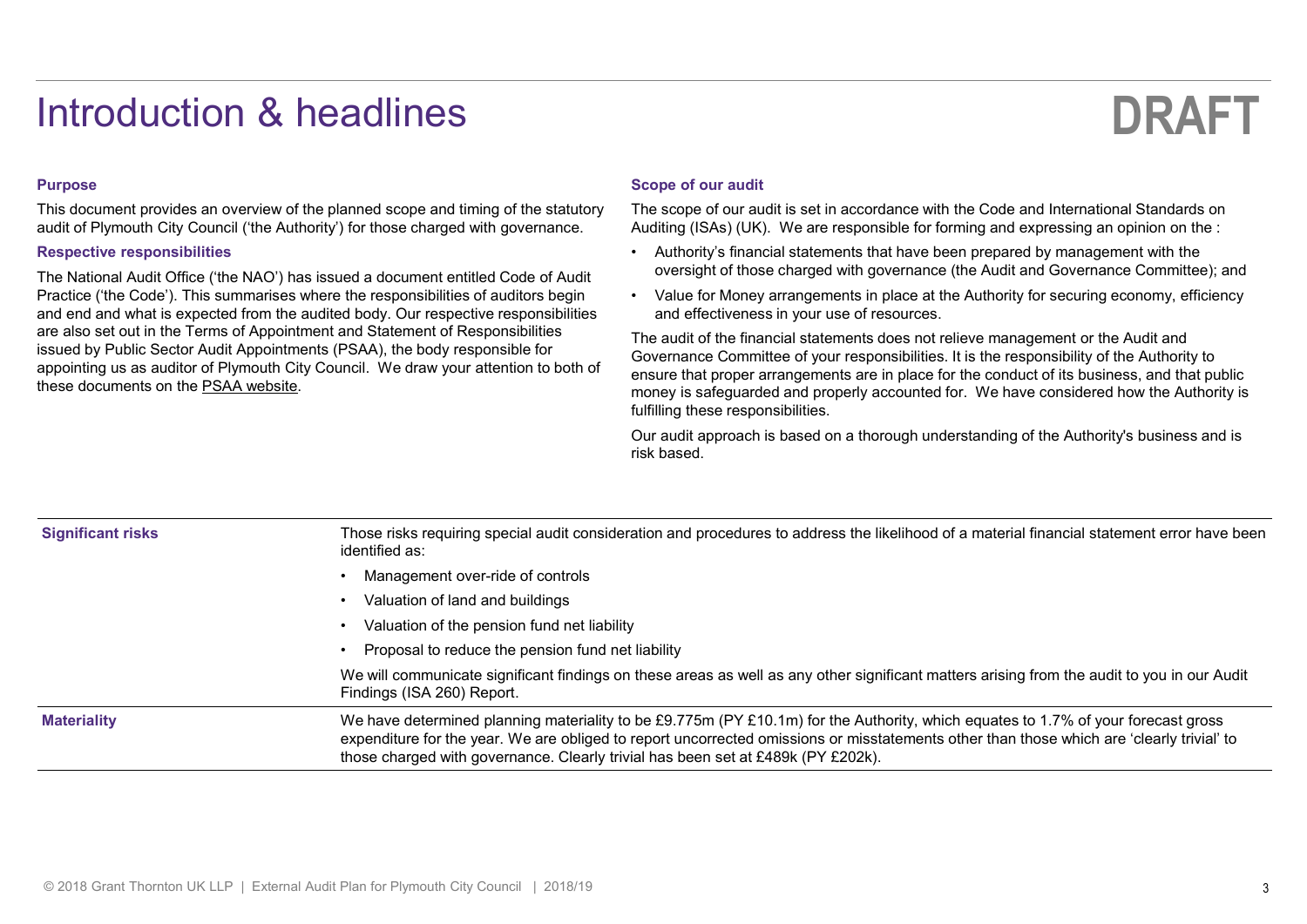## Introduction & headlines



| <b>DRAFT</b> |                                                                                                                                                                                               | Introduction & headlines            |
|--------------|-----------------------------------------------------------------------------------------------------------------------------------------------------------------------------------------------|-------------------------------------|
|              |                                                                                                                                                                                               |                                     |
|              | Our risk assessment regarding your arrangements to secure value for money have identified the following VFM significant risk for 2018/19:                                                     | <b>Value for Money arrangements</b> |
|              | Delivering the budget for 2018/19 and achieving a sustainable financial future.                                                                                                               |                                     |
|              | We will also review the way in which the Council has considered how the proposal to reduce its pension fund net liability provides value for<br>money.                                        |                                     |
|              | Our interim visit will take place in February and March 2019 and our final visit will take place in June and July. Our key deliverables are<br>this Audit Plan and our Audit Findings Report. | <b>Audit logistics</b>              |
|              | Our fee for the audit will be £105,393 (PY: £136,874) for the Authority, subject to the Authority meeting our requirements set out on page                                                    |                                     |
|              | 13.                                                                                                                                                                                           | Independence                        |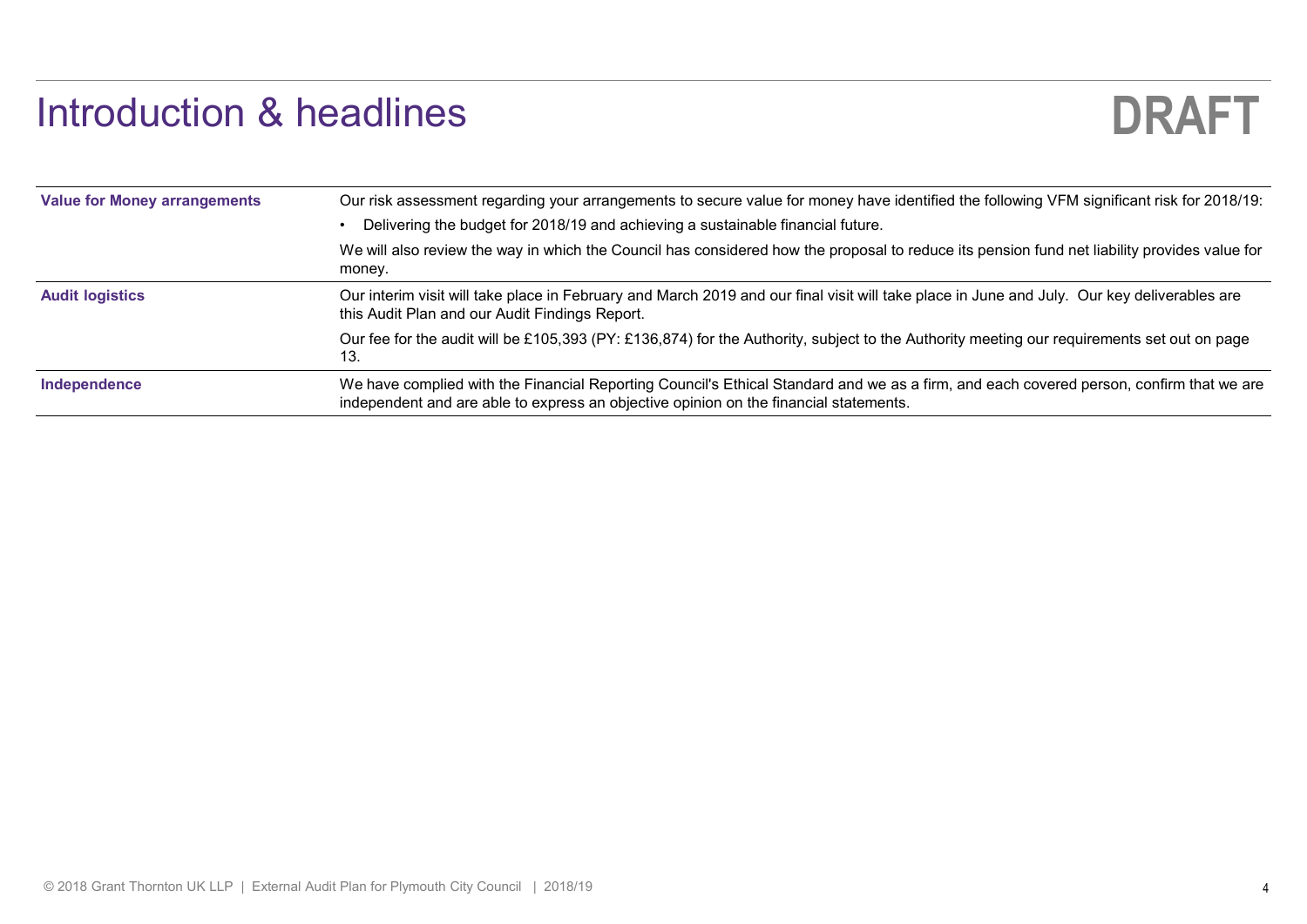## Key matters impacting our audit

# DRAFT

## External Factors

### The wider economy and political uncertainty

Local Government funding continues to be stretched with increasing cost pressures and demand from residents. For Plymouth City Council, these pressures are particularly relevant for Adults' and Childrens' services where increasing demand pressures are leading to overspends against the budget.

and gondine remain created in ancertainty. The managements in painting<br>Authority will need to ensure that it is prepared for all At a national level, the government continues its negotiation with the EU over Brexit, and future arrangements remain clouded in uncertainty. The outcomes, including in terms of any impact on contracts, on service delivery and on its support for local people and businesses. The wider economy and political uncertainty<br>
Local Government funding conting cole<br>
increasing ost pressures and demand form residents. The most significal<br>
For Plymouth City Council, these pressures are<br>
where increasing For Piymount City Council, mess pressures are<br>
particularly relevant for Adults' and Childrens' services<br>
where increasing demand pressures are leading to<br>
overspends against the budget.<br>
At a national level, the governmen A a maturial evel, the government communes its contract and the sesses and interactions with the EU over Brexit, and future assess and interactions are the sesses and interactions of consumer that is prepared for all const

## Changes to the CIPFA 2018/19 Accounting Code

The most significant changes relate to the adoption of:

- IFRS 9 Financial Instruments which impacts on the classification and measurement of financial assets and introduces a new
- **IFRS 15 Revenue from** Contracts with Customers which introduces a five step approach to revenue recognition.

## Internal Factors

## New audit methodology

New audit methodology<br>
• We will be using our new audit methodology and tool, LEAP, for the 2018/19<br>
• Will enable us to be more responsive to changes that may occur in your<br>
• organisation and more easily incorporate our • We will enable us to be more responsive to changes that may occur in your organisation and more easily incorporate our knowledge of the Authority into our risk assessment and testing approach.<br>
• You will see changes in We will be using our new audit methodology and tool, LEAP, for the 2018/19 audit. It will enable us to be more responsive to changes that may occur in your organisation and more easily incorporate our knowledge of the Authority into our risk assessment and testing approach.

### Our response

- and reporting your financial resources as part of our work in reaching our Value for Money conclusion.
- leads to material uncertainty about the going concern of the Authority and will review related disclosures in the financial statements.
- and will assess the impact of any uncertainty on material valuations within the financial statements.
- Champes to the CHPH 2018/19<br>
Accounting Code<br>
The most significant changes<br>
The most significant changes<br>
we will be using out new audit methodology<br>
The most significant changes<br>
eadil Instruments<br>
relate to the adoption changes to the financial 2018/19 through on-going discussions and invitations to our technical update workshops. measurement of financial<br>
assests and introduces a new<br>
impairment model.<br>
IFRS 15 Revenue from<br>
Contracts with Customers<br>
which introduces a five step<br>
approach to revenue<br>
recognition.<br>
Curves a particular of the particu
- your financial statements, we will consider whether your financial statements reflect the changes in the 2018/19 CIPFA Code.
- more closely with the ISAs.
- your risks in an effective way. reporting requirements for  $\bullet\quad$  We will ensure that our resources and testing are best directed to address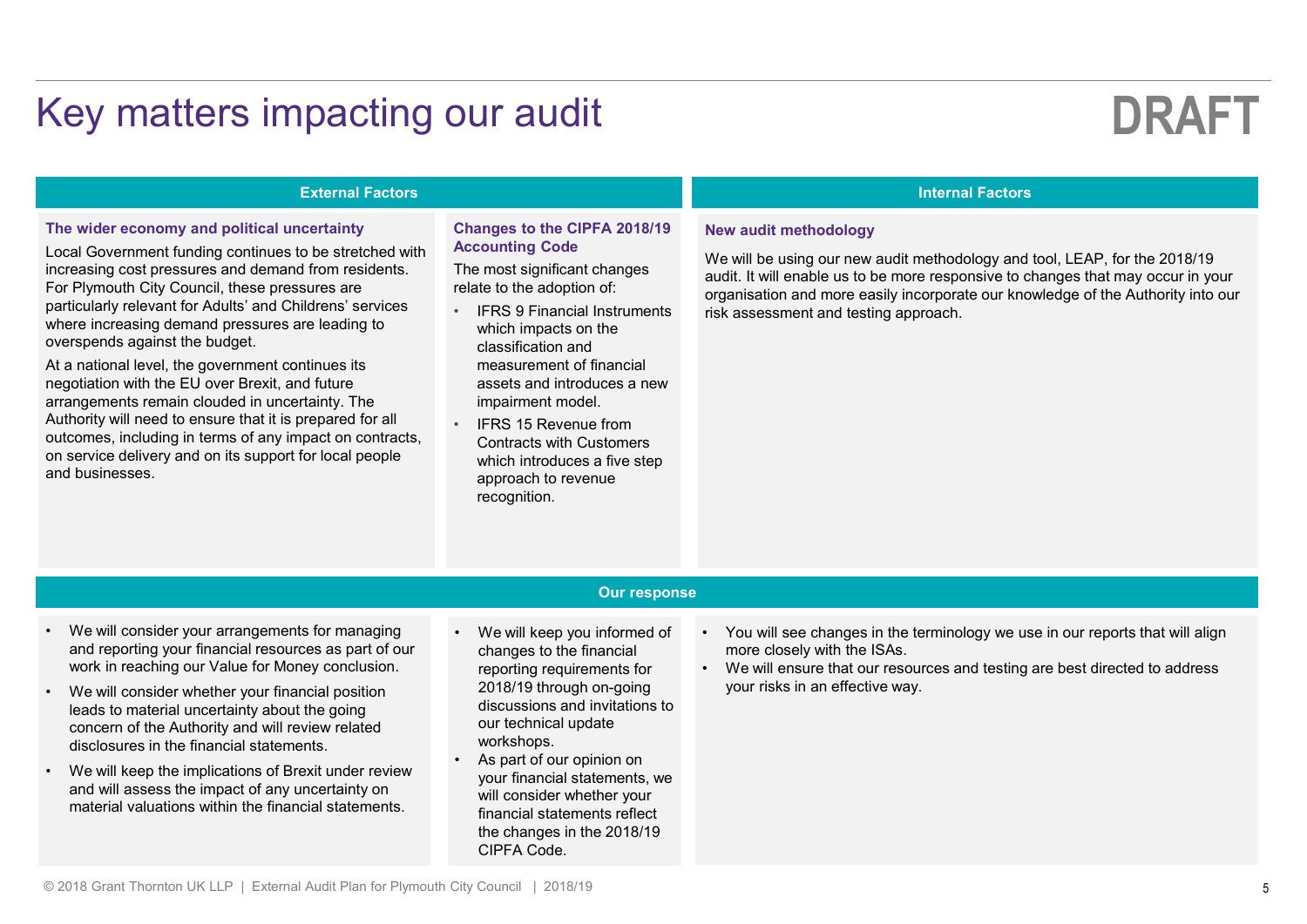## Significant risks identified

# DRAFT

|                                         | Significant risks identified                                                                                                                                                                                                                                                                                                                           | <b>DRAFT</b>                                                                                                                                                                                                            |
|-----------------------------------------|--------------------------------------------------------------------------------------------------------------------------------------------------------------------------------------------------------------------------------------------------------------------------------------------------------------------------------------------------------|-------------------------------------------------------------------------------------------------------------------------------------------------------------------------------------------------------------------------|
|                                         | Significant risks are defined by ISAs (UK) as risks that, in the judgement of the auditor, require special audit consideration. In identifying risks, audit teams consider the nature of the risk,<br>the potential magnitude of misstatement, and its likelihood. Significant risks are those risks that have a higher risk of material misstatement. |                                                                                                                                                                                                                         |
| <b>Risk</b>                             | <b>Reason for risk identification</b>                                                                                                                                                                                                                                                                                                                  | Key aspects of our proposed response to the risk                                                                                                                                                                        |
| The revenue<br>cycle<br><b>includes</b> | Under ISA (UK) 240 there is a rebuttable presumed risk that revenue may be<br>misstated due to the improper recognition of revenue.<br>This presumption can be rebutted if the auditor concludes that there is no risk of                                                                                                                              | Having considered the risk factors set out in ISA240 and the nature of the<br>revenue streams at the Authority, we have determined that the risk of fraud<br>arising from revenue recognition can be rebutted, because: |
| fraudulent<br>transactions              | material misstatement due to fraud relating to revenue recognition.                                                                                                                                                                                                                                                                                    | there is little incentive to manipulate revenue recognition                                                                                                                                                             |
|                                         |                                                                                                                                                                                                                                                                                                                                                        | opportunities to manipulate revenue recognition are very limited                                                                                                                                                        |
|                                         |                                                                                                                                                                                                                                                                                                                                                        | • the culture and ethical frameworks of local authorities, including Plymouth<br>City Council, mean that all forms of fraud are seen as unacceptable                                                                    |
|                                         |                                                                                                                                                                                                                                                                                                                                                        | We therefore do not consider this to be a significant risk for Plymouth City<br>Council.                                                                                                                                |
| <b>Management</b>                       | Under ISA (UK) 240 there is a non-rebuttable presumed risk that the risk of                                                                                                                                                                                                                                                                            | We will:                                                                                                                                                                                                                |
| over-ride of<br>controls                | management over-ride of controls is present in all entities. The Authority faces                                                                                                                                                                                                                                                                       | evaluate the design effectiveness of management controls over journals                                                                                                                                                  |
|                                         | external scrutiny of its spending and this could potentially place management under<br>undue pressure in terms of how they report performance.<br>We therefore identified management override of control, in particular journals,                                                                                                                      | analyse the journals listing and determine the criteria for selecting high<br>risk unusual journals                                                                                                                     |
|                                         | management estimates and transactions outside the course of business as a<br>significant risk, which was one of the most significant assessed risks of material                                                                                                                                                                                        | test unusual journals recorded during the year and after the draft<br>accounts stage for appropriateness and corroboration                                                                                              |
|                                         | misstatement.                                                                                                                                                                                                                                                                                                                                          | gain an understanding of the accounting estimates and critical                                                                                                                                                          |
|                                         |                                                                                                                                                                                                                                                                                                                                                        | judgements applied made by management and consider their<br>reasonableness with regard to corroborative evidence                                                                                                        |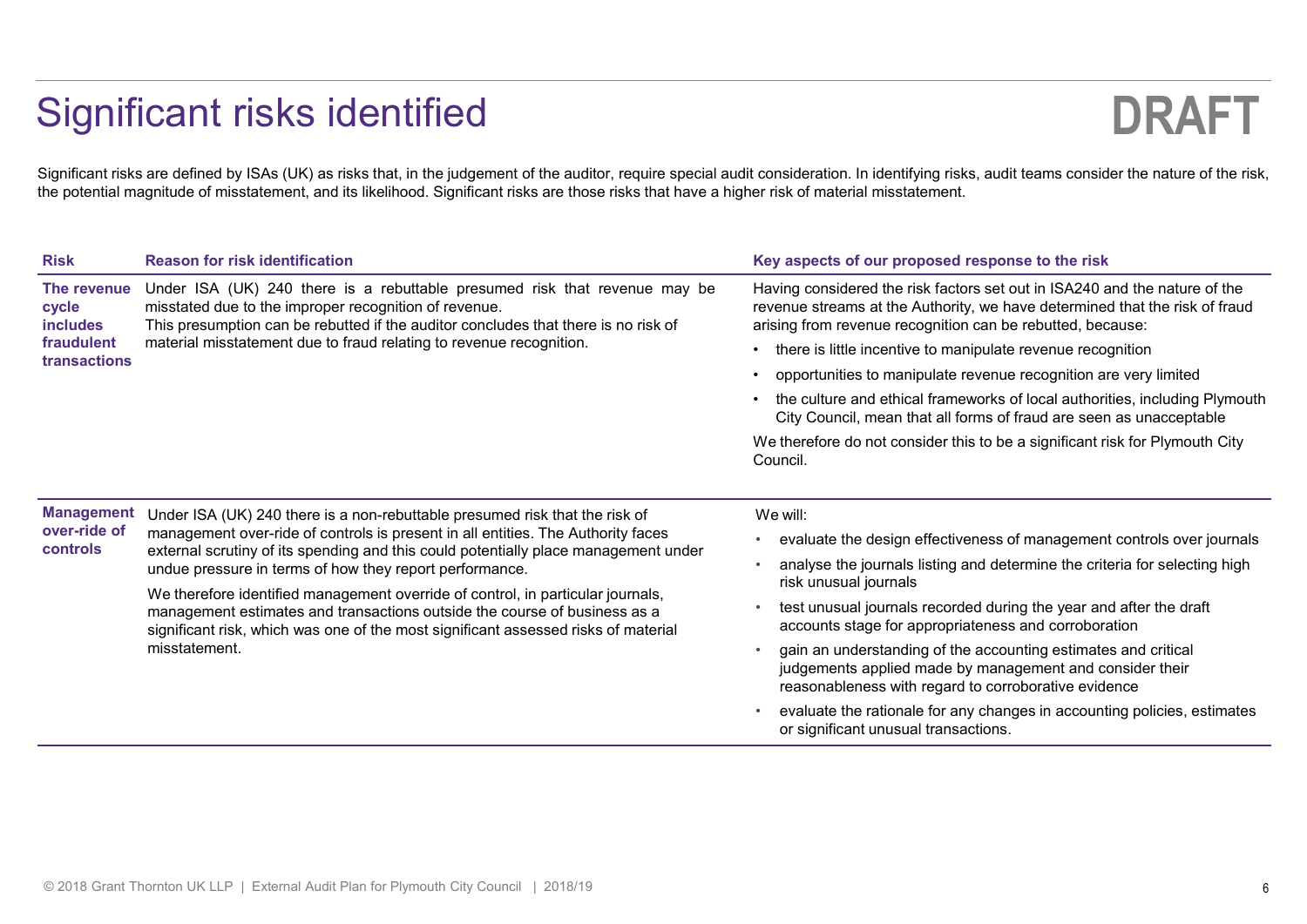## Significant risks identified

# DRAFT

|                                                                | Significant risks identified                                                                                                                                                                                                                                                                                                                                                                                                                                                                                                                                                                                                                                                                                                                                                                                                        | <b>DRAFT</b>                                                                                                                                                                                                                                                                                                                                                                                                                                                                                                                                                                                                                                                                                                                                                                                                                                                                                                                                                                                                                                                                                                                                                                                                                                                                                                                                                                                        |
|----------------------------------------------------------------|-------------------------------------------------------------------------------------------------------------------------------------------------------------------------------------------------------------------------------------------------------------------------------------------------------------------------------------------------------------------------------------------------------------------------------------------------------------------------------------------------------------------------------------------------------------------------------------------------------------------------------------------------------------------------------------------------------------------------------------------------------------------------------------------------------------------------------------|-----------------------------------------------------------------------------------------------------------------------------------------------------------------------------------------------------------------------------------------------------------------------------------------------------------------------------------------------------------------------------------------------------------------------------------------------------------------------------------------------------------------------------------------------------------------------------------------------------------------------------------------------------------------------------------------------------------------------------------------------------------------------------------------------------------------------------------------------------------------------------------------------------------------------------------------------------------------------------------------------------------------------------------------------------------------------------------------------------------------------------------------------------------------------------------------------------------------------------------------------------------------------------------------------------------------------------------------------------------------------------------------------------|
| <b>Risk</b>                                                    | <b>Reason for risk identification</b>                                                                                                                                                                                                                                                                                                                                                                                                                                                                                                                                                                                                                                                                                                                                                                                               | Key aspects of our proposed response to the risk                                                                                                                                                                                                                                                                                                                                                                                                                                                                                                                                                                                                                                                                                                                                                                                                                                                                                                                                                                                                                                                                                                                                                                                                                                                                                                                                                    |
| <b>Valuation</b><br>of land and<br>buildings                   | The Authority revalues its land and buildings on a rolling five-yearly basis.<br>This valuation represents a significant estimate by management in the<br>financial statements due to the size of the numbers involved (£728 million<br>at 31 March 2018) and the sensitivity of this estimate to changes in key<br>assumptions. Additionally, management will need to ensure the carrying<br>value in the Authority's financial statements is not materially different from<br>the current value or the fair value (for surplus assets) at the financial<br>statements date, where a rolling programme is used.<br>We therefore identified valuation of land and buildings, particularly<br>revaluations and impairments, as a significant risk, which was one of the<br>most significant assessed risks of material misstatement. | We will:<br>• evaluate management's processes and assumptions for the calculation of the<br>estimate, the instructions issued to valuation experts and the scope of their work<br>evaluate the competence, capabilities and objectivity of the valuation expert<br>• write to the valuer to confirm the basis on which the valuation was carried out<br>• challenge the information and assumptions used by the valuer to assess<br>completeness and consistency with our understanding<br>• test revaluations made during the year to see if they had been input correctly into<br>the Authority's asset register<br>• evaluate the assumptions made by management for those assets not revalued<br>during the year and how management has satisfied themselves that these are not<br>materially different to current value at year end.                                                                                                                                                                                                                                                                                                                                                                                                                                                                                                                                                           |
| <b>Valuation</b><br>of the<br>pension<br>fund net<br>liability | The Authority's pension fund net liability,<br>as reflected in its balance sheet as the net defined benefit liability,<br>represents a significant estimate in the financial statements.<br>The pension fund net liability is considered a significant estimate due to<br>the size of the numbers involved (£562 million in the Authority's balance<br>sheet) at 31 March 2018) and the sensitivity of the estimate to changes in<br>key assumptions.<br>We therefore identified valuation of the Authority's pension fund net liability<br>as a significant risk, which was one of the most significant assessed risks<br>of material misstatement.                                                                                                                                                                                | We will:<br>update our understanding of the processes and controls put in place by<br>management to ensure that the Authority's pension fund net liability is not<br>materially misstated and evaluate the design of the associated controls<br>evaluate the instructions issued by management to their management expert (an<br>actuary) for this estimate and the scope of the actuary's work<br>• assess the competence, capabilities and objectivity of the actuary who carried out<br>the Authority's pension fund valuation;<br>assess the accuracy and completeness of the information provided by the<br>Authority to the actuary to estimate the liability<br>• test the consistency of the pension fund asset and liability and disclosures in the<br>notes to the core financial statements with the actuarial report from the actuary<br>undertake procedures to confirm the reasonableness of the actuarial assumptions<br>made by reviewing the report of the consulting actuary (as auditor's expert) and<br>performing any additional procedures suggested within the report<br>obtain assurances from the auditor of Devon Pension Fund as to the controls<br>surrounding the validity and accuracy of membership data; contributions data and<br>benefits data sent to the actuary by the pension fund and the fund assets valuation<br>in the pension fund financial statements. |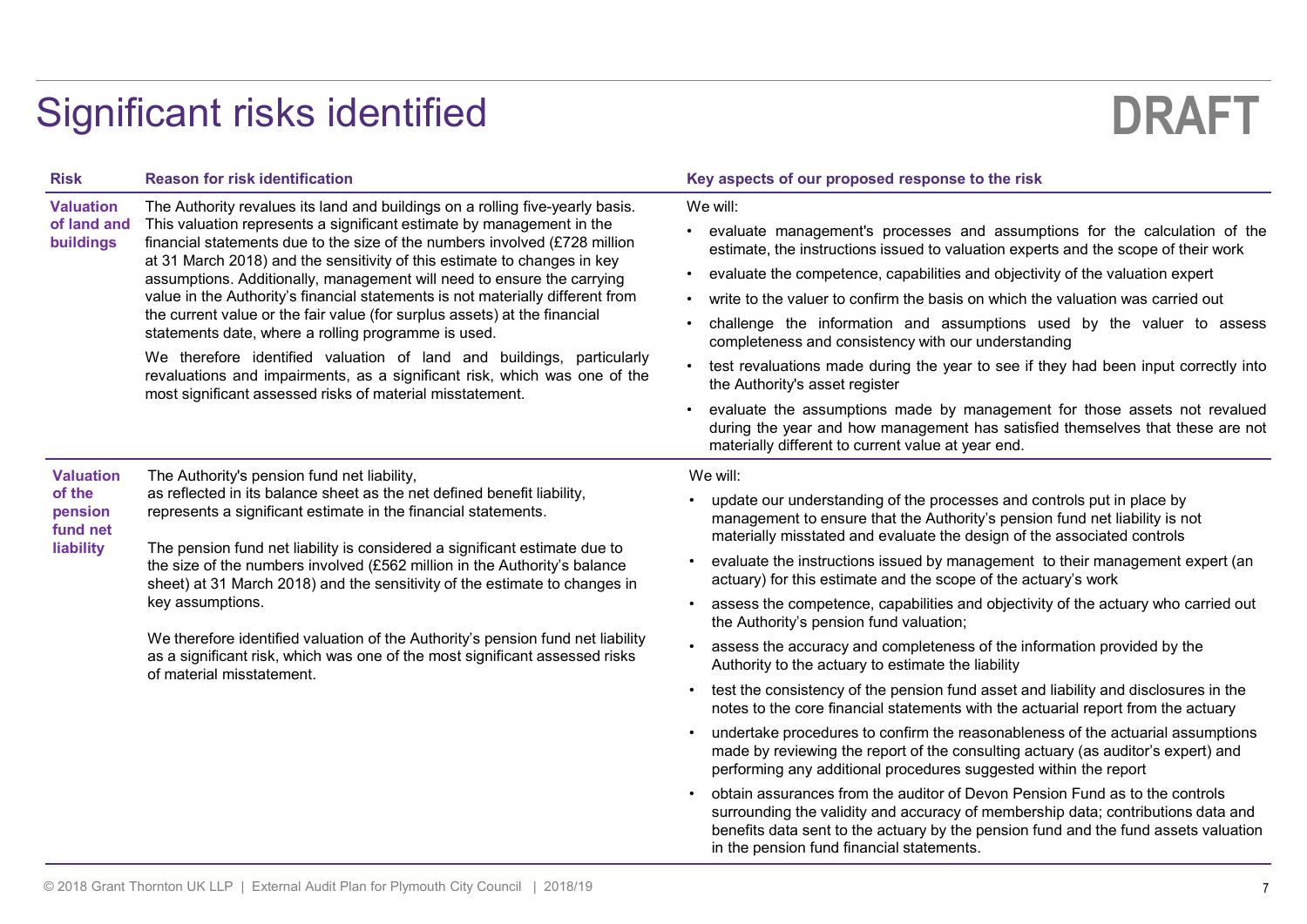## Significant risks identified

# DRAFT

|                                            | Significant risks identified                                                                                    | <b>DRAFT</b>                                                                                                                                                              |
|--------------------------------------------|-----------------------------------------------------------------------------------------------------------------|---------------------------------------------------------------------------------------------------------------------------------------------------------------------------|
|                                            | <b>Reason for risk identification</b>                                                                           | Key aspects of our proposed response to the risk                                                                                                                          |
| <b>Proposal</b>                            | As noted on the previous page, the Authority's pension fund net liability                                       | We will:                                                                                                                                                                  |
|                                            | represents a significant estimate in the financial statements.                                                  | • assess the due diligence undertaken by the Authority                                                                                                                    |
| <b>Risk</b><br>to reduce<br>the<br>pension | The Authority is considering options that could reduce the pension fund net                                     | • review the action taken by the Authority to ensure the transaction's legality,<br>supplementing this with our own independent legal advice where appropriate            |
| fund net<br>liability                      | liability, although any payment is not expected to occur until after the<br>financial year end.                 | assess the arrangements the Authority has in place to assess whether it considers<br>the proposed transaction to reduce the pension fund net liability to be financially  |
|                                            | This type of transaction is both material and unusual and has therefore<br>been assessed as a significant risk. | sound.                                                                                                                                                                    |
|                                            |                                                                                                                 | if the transaction goes ahead, review the Authority's proposed accounting treatment<br>to ensure it is compliant with CIPFA's Code and the relevant accounting standards. |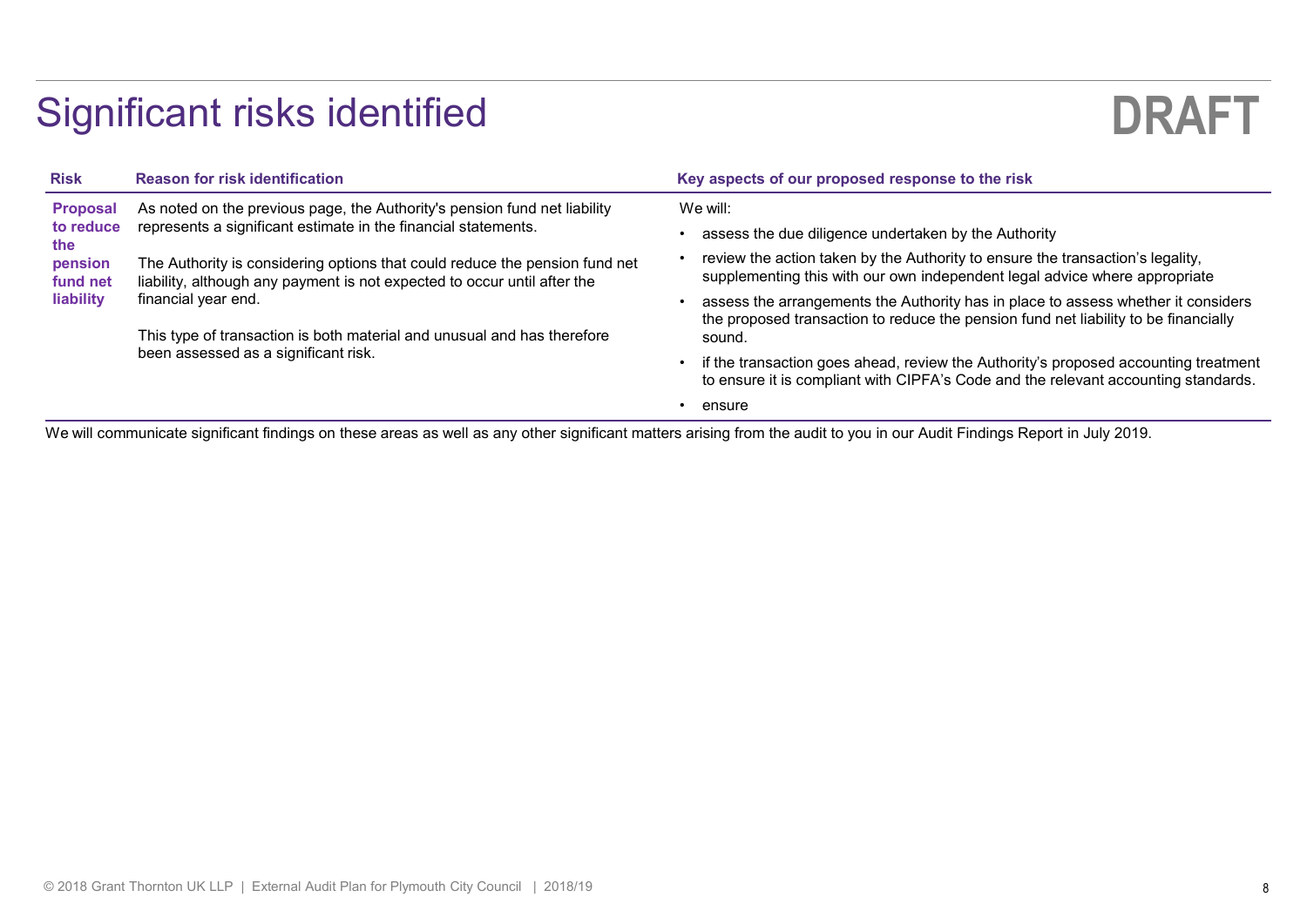# DRAFT

Other matters<br>
Other work<br>
In addition to our responsibilities under the Code of Practice, we have a number of other

- **Other matters**<br>
Other work<br>
In addition to our responsibilities under the Code of Practice, we have a number of<br>
audit responsibilities, as follows:<br>
 We read your Narrative Report and Annual Governance Statement to chec of the methods of Practice, we have a number of other work<br>and dition to our responsibilities under the Code of Practice, we have a number of other Unde<br>audit responsibilities, as follows:<br>• We read your Narrative Report a they are consistent with the financial statements on which we give an opinion and consistent with our knowledge of the Authority. From and the Code of Practice, we have a number of other work<br>
In addition to our responsibilities under the Code of Practice, we have a number of other<br>
work to searly vour Narative Report and Annual Governance Statement **Chinder matters**<br> **Chinder materials of the Code of Practice**, we have a number of other with and<br>
the radiour Narative Report and Annual Government to check that<br>
they are consistent with the financial statements on whic **Community** Consider and the Code of Practice, we have a number of other material distance and the Code of Practice, we have a number of other imstatement and distance and Annual Governance Statement to check that the con adart responsibilities, as follows:<br>
• We read your Narrative Report and Annual Governance Statement to check<br>
they are consistent with the financial statements on which we give an opinior<br>
• We carry out work to satisfy o
- Governance Statement are in line with the guidance issued by CIPFA.
- Accounts process in accordance with NAO group audit instructions.
- including:
- **Consider the Code of Practice, we have a number of other**<br>
 Under insistant<br>
exad your Narrative Report and Annual Governance Statement to check that<br>
ener consistent with the financial statements on which we give an o financial statements, consider and decide upon any objections received in relation to the 2018/19 financial statements;
	- Authority under section 24 of the Act, copied to the Secretary of State.
- **Price 10**<br>
 **Cheap Considersal a** report to the public interest of the public interest or the code of Practice, we have a number of other the consibilities, as follows:<br>
 interaction of a Amual Governance Statement to For the court is in the court of Practice, we have a number of other<br>
the consibilities, as follows:<br>
the financial statements on which we give an opinion and<br>
the consistent with the financial statements on which we give to law under Section 28 or for a judicial review under Section 31 of the Act; or The our responsibilities under the Code of Practice, we have a number of other<br>consibilities, as follows:<br>
and your Narrative Report and Annual Governance Statement to check that<br>
and your Narrative Report and Annual Gover
	-
- 

Other material balances and transactions<br>
In addition to our responsibilities under the Code of Practice, we have a number of other<br>
In addition to our responsibilities, as follows:<br>
and the context from such and the Code of the material balances and transactions<br>
in addition to our responsibilities are the Code of Practice, we have a number of other<br>
where material balances and transactions<br>
where the port and Annual Governance Statement t OTRATT<br>
Other material balances and transactions<br>
Under International Standards on Auditing, "irrespective of the assessed risks of material<br>
misstatement, the auditor shall design and perform substantive procedures for ea Under International Standards on Auditing, "irrespective of the assessed risks of material misstatement, the auditor shall design and perform substantive procedures for each material class of transactions, account balance and disclosure". All other material balances and transaction streams will therefore be audited. However, the procedures will not be as extensive as the procedures adopted for the risks identified in this report.

#### Going concern

As auditors, we are required to "obtain sufficient appropriate audit evidence about the appropriateness of management's use of the going concern assumption in the preparation and presentation of the financial statements and to conclude whether there is a material uncertainty about the Authority's ability to continue as a going concern" (ISA (UK) 570). We will review management's assessment of the going concern assumption and evaluate the disclosures in the financial statements.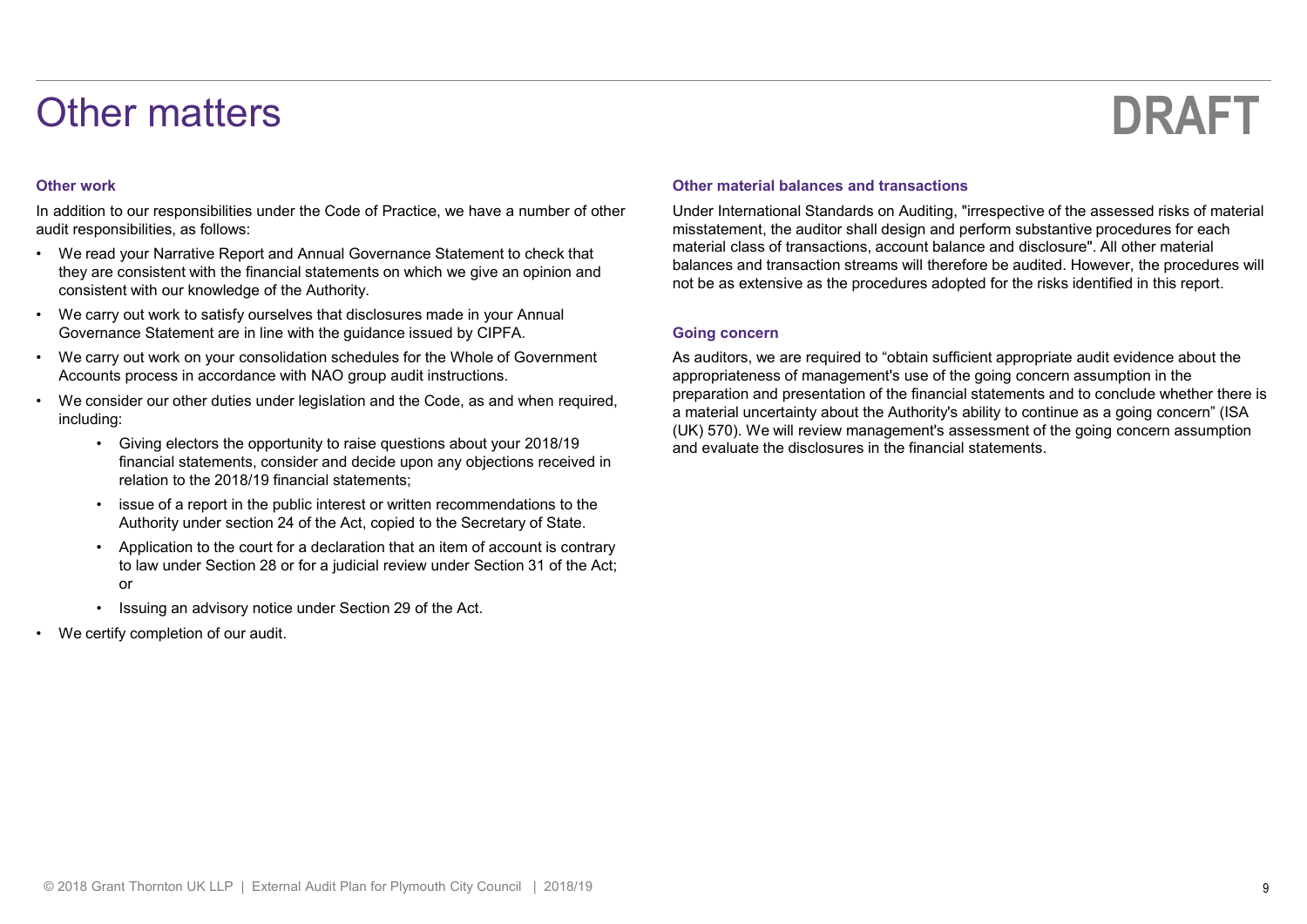## **Materiality**

# DRAFT

**Materiality**<br>The concept of materiality<br>The concept of materiality<br>and the audit process and applies not only to the monetary misstatements but also to<br>disclosure requirements and adherence to acceptable accounting practi The concept of materiality is fundamental to the preparation of the financial statements and the audit process and applies not only to the monetary misstatements but also to<br>disclosure requirements and adherence to acceptable accounting practice and<br>Forecast gross expenditure disclosure requirements and adherence to acceptable accounting practice and applicable law. Misstatements, including omissions, are considered to be material if they, individually or in the aggregate, could reasonably be expected to influence the economic decisions of users taken on the basis of the financial statements. **Materiality**<br>
The concept of materiality<br>
The concept of materiality<br>
The concept of materiality<br>
The concept of materiality<br>
and the audit process and applies not only to the monetary misstatements but also to<br>
discolou

We have determined financial statement materiality based on a proportion of the gross expenditure of the Authority for the financial year. Materiality at the planning stage of our audit is £9.775m (PY £10.1m) for the Authority, which equates to 1.7% of your forecast gross expenditure for the year. We design our procedures to detect errors in specific accounts at a lower level of precision which we have determined to be £10 for the Senior Officer remuneration disclosures. The concept of materiality<br>
The concept of materiality is fundamental to the preparation of the financial statements<br>
The concept of materiality is fundamented and disperse of considerations and applicable law. Misstatemen

We reconsider planning materiality if, during the course of our audit engagement, we become aware of facts and circumstances that would have caused us to make a different determination of planning materiality.

Whilst our audit procedures are designed to identify misstatements which are material to our opinion on the financial statements as a whole, we nevertheless report to the Audit Committee any unadjusted misstatements of lesser amounts to the extent that these are identified by our audit work. Under ISA 260 (UK) 'Communication with those charged with governance', we are obliged to report uncorrected omissions or misstatements other than those which are 'clearly trivial' to those charged with governance. ISA 260 (UK) defines 'clearly trivial' as matters that are clearly inconsequential, whether taken individually or in aggregate and whether judged by any quantitative or qualitative criteria. In the context of the Authority, we propose that an individual difference could normally be considered to be clearly trivial if it is less than £489k (PY £202k).

If management have corrected material misstatements identified during the course of the audit, we will consider whether those corrections should be communicated to the Audit and Governance Committee to assist it in fulfilling its governance responsibilities.

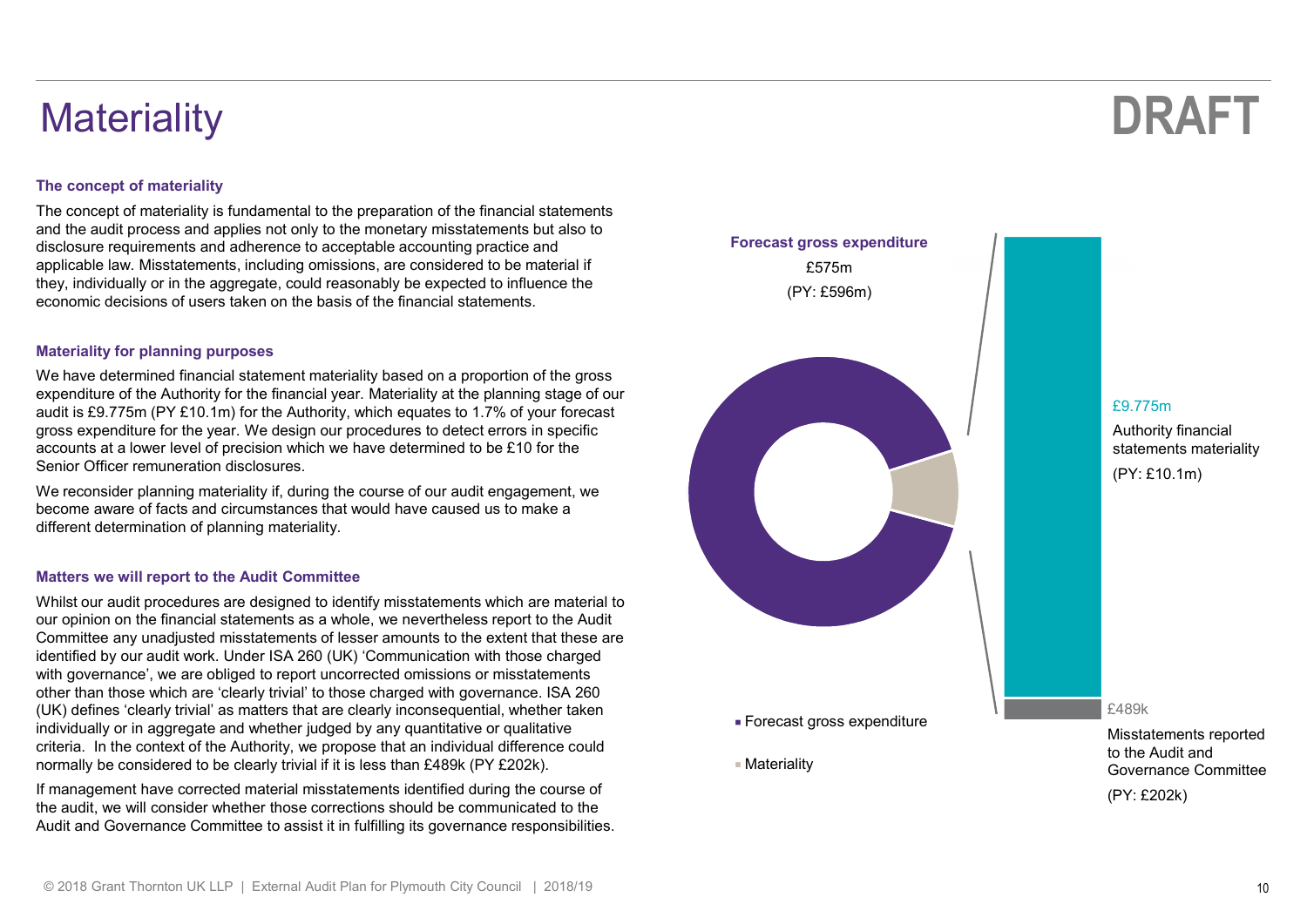## Value for Money arrangements

# DRAFT

Value for Money arrangements<br>Background to our VFM approach<br>The NAO issued its guidance for auditors on Value for Money work in November 2017. Those ris<br>The guidance states that for Local Government bodies, auditors are re The NAO issued its guidance for auditors on Value for Money work in November 2017. The guidance states that for Local Government bodies, auditors are required to give a conclusion on whether the Authority has proper arrangements in place to secure value for<br>
Delivering the budget for 2018/19 and achieving a sustainable financial<br>
Delivering the budget for 2018/19 and achieving a sustainab money.

The guidance identifies one single criterion for auditors to evaluate:

"In all significant respects, the audited body takes properly informed decisions and deploys resources to achieve planned and sustainable outcomes for taxpayers and local people."

This is supported by three sub-criteria, as set out below:



## Significant VFM risks

Those risks requiring audit consideration and procedures to address the likelihood that proper arrangements are not in place at the Authority to deliver value for money.



VFM risks<br>requiring audit consideration and procedures to address the likelihood that<br>gements are not in place at the Authority to deliver value for money.<br>Delivering the budget for 2018/19 and achieving a sustainable fina future

Achieving the budget in 2018/19 will be difficult due to increased demand and overspends within Adult's Social Care and Children's Social Care.

Looking ahead, ensuring a sustainable financial future will be challenging due to significant savings required over the next two years and the pressures noted in the two high-spend areas noted above.

We will review the arrangements in place to deliver a breakeven position in 2018/19, including managing the demand in adults' and children's services and the mitigating actions to reduce in-year overspends.

We will review the medium term financial plan and the savings required over the next two to three years to assess whether adequate arrangements are in place.

As noted on page 8, we will also assess the arrangements the Authority has in place to assess whether it considers the proposed transaction to reduce the pension fund net liability to be financially sound.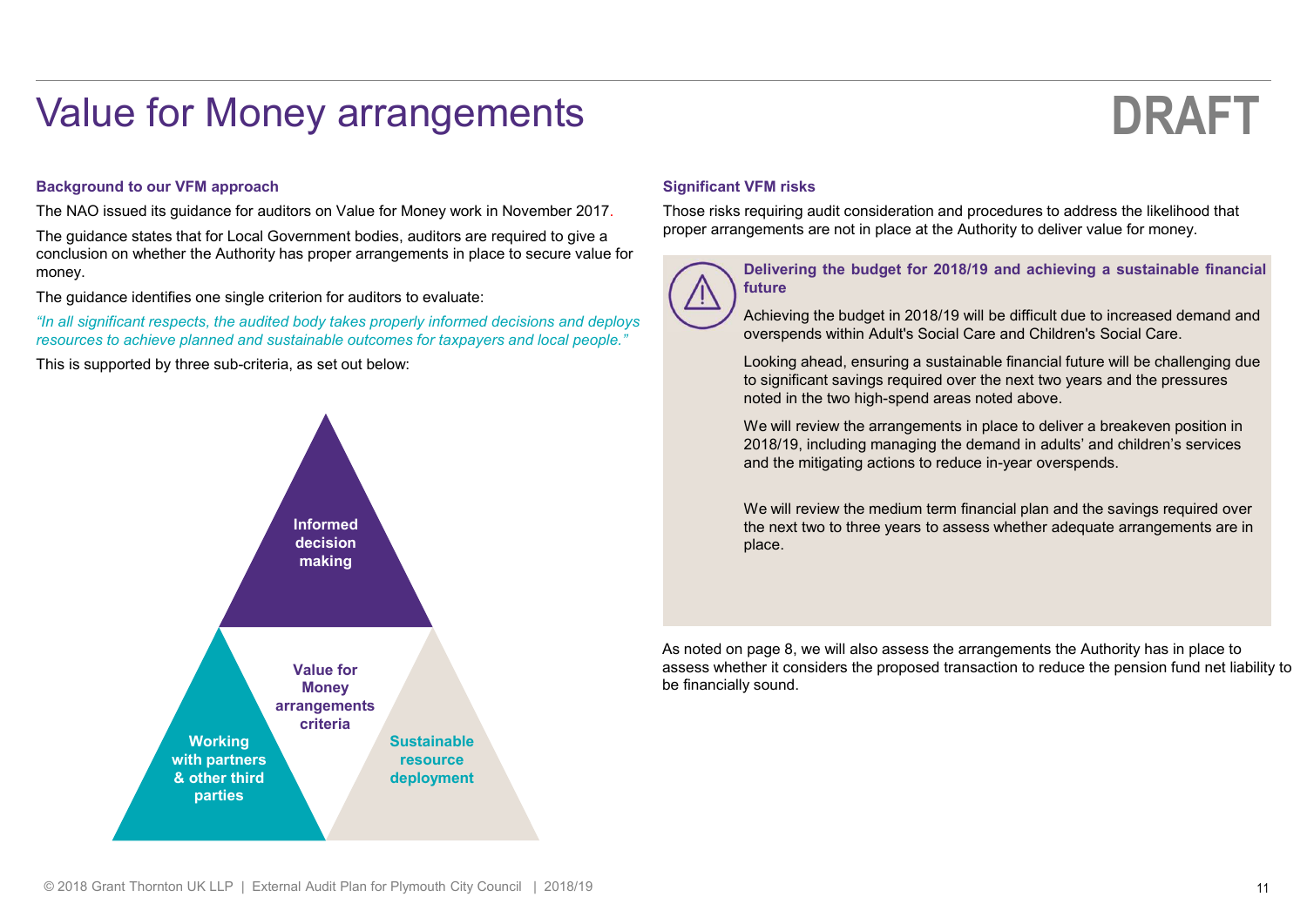Audit and Governance **Committee** 

Audit

Audit logistics, team & fees



Geraldine leads our relationship with you and takes overall responsibility for the delivery of a high quality audit, meeting the highest professional standards and adding value to the Council.

March 2019 **March 2019 March 2019** 

Plan and the contract of the contract of the contract of the contract of the contract of the contract of the contract of the contract of the contract of the contract of the contract of the contract of the contract of the c

completion

March 2019

## David Bray, Audit Manager

David plans, manages and leads the delivery of the audit, is your key point of contact for your finance team and is your first point of contact for discussing any issues.

## Audit fees

Year end audit June & July 2019

The planned audit fees are £105,393 (PY: £136,874) for the financial statements audit completed under the Code, which are in line with the scale fee published by PSAA. There is no non-Code work (as defined by PSAA) planned. In setting your fee, we have assumed that the scope of the audit, and the Authority and its activities, do not significantly change.

Audit and Governance **Committee** 

> Findings Report

Audit **Audit** 

opinion

At this stage, we would expect our review of the Council's proposals to reduce its Pension Fund liability (including any legal fees incurred by us) to require a revision to this fee.

Any proposed fee variations will need to be approved by PSAA.

### Our requirements

To ensure the audit is delivered on time and to avoid any additional fees, we have detailed our expectations and requirements in the following section 'Early Close'. If the requirements detailed overleaf are not met, we reserve the right to postpone our audit visit and charge fees to reimburse us for any additional costs incurred.



#### Jonathan Stancombe, Audit Incharge

Jonathan's role is to assist in planning, managing and delivering the audit fieldwork, ensuring the audit is delivered effectively, efficiently and supervises and co-ordinates the on-site audit team.

# DRAFT

Audit and Governance **Committee** 

July 2019 September 2019

Audit Annual

Audit **Letter** 



Planning and

risk assessment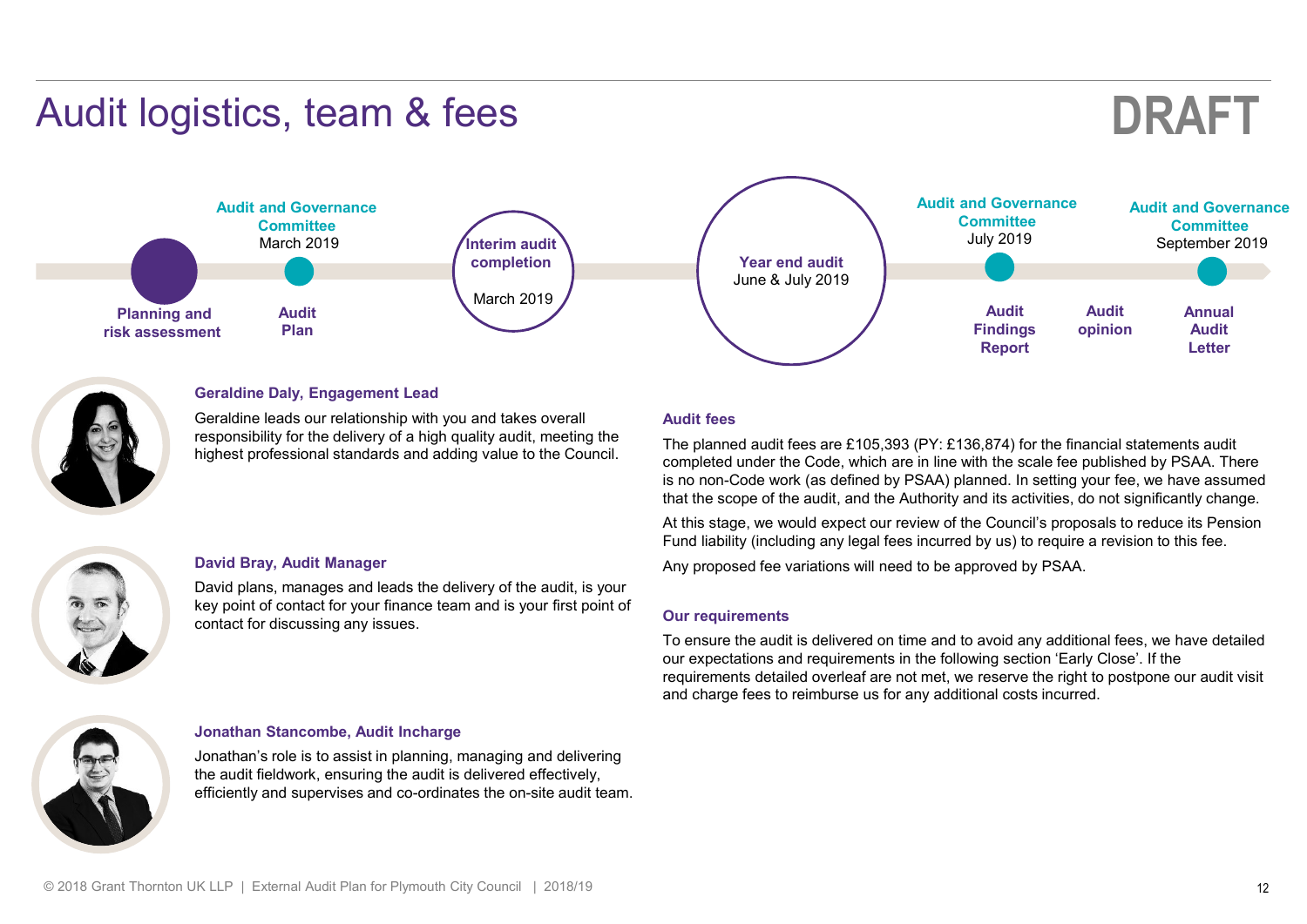## Early close

# DRAFT

### Meeting the 31 July audit timeframe

In the prior year, the statutory date for publication of audited local government accounts was brought forward to 31 July, across the whole sector. This was a significant challenge for local authorities and auditors alike. For authorities, the time available to prepare the accounts was curtailed, while, as auditors we had a shorter period to complete our work and faced an even more significant peak in our workload than previously. **EXECTS COMORE THE CONSCRETE CONSCRETE CONSCRETE CONSCRETE CONSCRETE CREAT AS MUCHAL AS MUCHAL AS MUCHAL AS MUCHAL AS MUCHAL AS MUCHAL AS MUCHAL AS MUCHAL AS MUCHAL AS MUCHAL AS MUCHAL AS MUCHAL AS MUCHAL AS MUCHAL AS MUCH Early close**<br> **Early close**<br>
In the prior year, the statutory date for publication of audited local government<br>
accounts was a brought forward to 31 July, across the whole sector. This was a<br>
significant challenge for loc **Early close**<br> **Early close**<br>
In the prior year, the statutory date for publication of audited local government<br>
in the prior statutory date for publication and althoris alike. For authorities a divide, as a<br>
significant c **EXAMUSE THE SERV AND SERV**<br> **EXAMUSE THE SERVIT AND MANUST AND THE SERVITE AND MANUST AND THAN AND THAN AND THAN AND INSULTED AND INSULTED AND INSULTED AND INSULTED AND INSULTED AND INSULTED AND HOW INTO THE SHOW THAN AN** 

We have carefully planned how we can make the best use of the resources available to us during the final accounts period. As well as increasing the overall level of resources available to deliver audits, we have focused on:

- 
- authorities will have accounts prepared significantly before the end of May
- 
- including early agreement of audit dates, working paper and data requirements . ensure that good quality working papers are available at the start of the audit, in and early discussions on potentially contentious items.

We are satisfied that, if all these plans are implemented, we will be able to complete • ensure that the agreed data reports are available to us at the start of the audit and are your audit and those of our other local government clients in sufficient time to meet the earlier deadline.

### Client responsibilities

Where individual clients do not deliver to the timetable agreed, we need to ensure that this does not impact on audit quality or absorb a disproportionate amount of time, thereby disadvantaging other clients. We will therefore conduct audits in line with the timetable set out in audit plans (as detailed on the previous page). Where the elapsed time to complete an audit exceeds that agreed due to a client not meetings its obligations we will not be able to maintain a team on site. Similarly, where additional resources are needed to complete the audit due to a client not meeting their obligations we are not able to guarantee the delivery of the audit by the statutory deadline. Such audits are unlikely to be re-started until very close to, or after the statutory deadline. In addition, it is highly likely that these audits will incur additional audit fees. **Client responsibilities**<br> **Client responsibilities**<br>
Where individual clients do not deliver to the timetable agreed, we need to ensure that this<br>
does not impact on audit quality or absorb a disproportionate amount of t **Client responsibilities**<br>
Where individual clients do not deliver to the timetable agreed, we need to ensure that this<br>
does not impact on audit quality or absorb a disproportionate amount of time, thereby<br>
disadvantagin Client responsibilities<br>
Where individual clients do not deliver to the timetable agreed, we need to ensure that this<br>
disadvantaging other audit quality or absorb a disapvoportionate amount of time, threeby<br>
disadvantagin Client responsibilities<br>
Where individual clients do not deliver to the timetable agreed, we need to ensure that this<br>
Where individual clients. We will therefore conduct audits in line with the timetable set out<br>
disadvan From the material statement and a control of the distribution and the previous of the control of the thing that in the term is the will therefore conduct audits in line with the time in in andit plans (as detailed on the p at the minimum of the minimum of the minimum disruption of the audit and elent not meeting their boligations we are not able to guarantee the delivery of the audit at clent not meeting their bilgations we are not able to g a client not meeting their obligations we are not able to guarantee the delivery of the audit by<br>the statutory deadline. Such audits are unlikely to be re-started until very close to, or after the<br>statutory deadline. In ad

#### Our requirements

To minimise the risk of a delayed audit or additional audit fees being incurred, you need to ensure that you:

- including all notes, the narrative report and the Annual Governance Statement • Summaris The available to and the state of the discuss issues with the state of the mancial statements.<br>
• We produce cant financial statements of good quality by the deadline you have agreed with us,<br>
• produce cant fin
- accordance with the working paper requirements schedule that we have shared with you
- reconciled to the values in the accounts, in order to facilitate our selection of samples
- the planned period of the audit
- 

In return, we will ensure that:

- 
- meetings during the audit
- financial statements.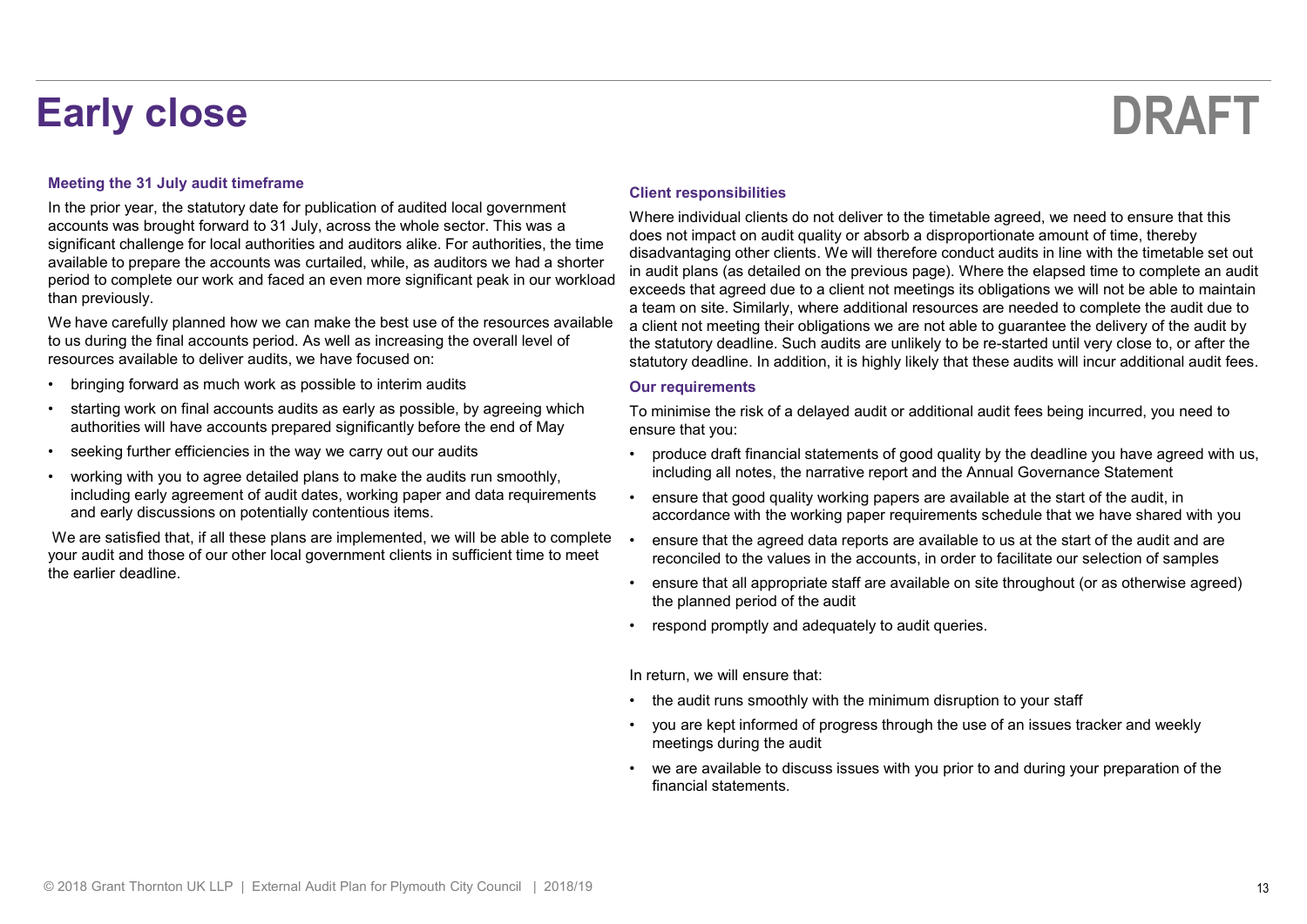## Independence & non-audit services

# DRAFT

## Auditor independence

Independence<br>Ethical Standards and ISA (UK) 260 require us to give you timely disclosure of all significant facts and matters that may bear upon the integrity, objectivity and independence of the firm<br>Grimal Standards and statements.

Independence<br>Auditor independence<br>Chinal Standards and ISA (UK) 260 require us to give you timely disolosure of all significant facts and matters that may beer upon the integrity, objectivity and independence of the firm<br>o We confirm that we have implemented policies and procedures to meet the requirements of the Financial Reporting Council's Ethical Standard and we as a firm, and each covered<br>person, confirm that we are independent and are Independent of the Nations and SA (UK) 260 require us to give you timely disclosure of all significant facts and matters that may bear upon the integrity, objectivity and independence of the firm<br>Antion Independent indigen Office's Auditor Guidance Note 01 issued in December 2017 and PSAA's Terms of Appointment which set out supplementary guidance on ethical requirements for auditors of local public bodies.

### Other services provided by Grant Thornton

|                                                                               |         |                                                       | Independence & non-audit services<br><b>DRAFT</b>                                                                                                                                                                                                                                                                                                                                                                                                                                                                                                        |  |
|-------------------------------------------------------------------------------|---------|-------------------------------------------------------|----------------------------------------------------------------------------------------------------------------------------------------------------------------------------------------------------------------------------------------------------------------------------------------------------------------------------------------------------------------------------------------------------------------------------------------------------------------------------------------------------------------------------------------------------------|--|
| <b>Auditor independence</b>                                                   |         |                                                       |                                                                                                                                                                                                                                                                                                                                                                                                                                                                                                                                                          |  |
| additional significant judgements surrounding independence matters.           |         |                                                       | Ethical Standards and ISA (UK) 260 require us to give you timely disclosure of all significant facts and matters that may bear upon the integrity, objectivity and independence of the firm<br>or covered persons relating to our independence. We encourage you to contact us to discuss these or any other independence issues with us. We will also discuss with you if we make                                                                                                                                                                       |  |
| statements.                                                                   |         |                                                       | We confirm that there are no significant facts or matters that impact on our independence as auditors that we are required or wish to draw to your attention. We have complied with the<br>Financial Reporting Council's Ethical Standard and we as a firm, and each covered person, confirm that we are independent and are able to express an objective opinion on the financial                                                                                                                                                                       |  |
| public bodies.                                                                |         |                                                       | We confirm that we have implemented policies and procedures to meet the requirements of the Financial Reporting Council's Ethical Standard and we as a firm, and each covered<br>person, confirm that we are independent and are able to express an objective opinion on the financial statements. Further, we have complied with the requirements of the National Audit<br>Office's Auditor Guidance Note 01 issued in December 2017 and PSAA's Terms of Appointment which set out supplementary guidance on ethical requirements for auditors of local |  |
| <b>Other services provided by Grant Thornton</b>                              |         |                                                       |                                                                                                                                                                                                                                                                                                                                                                                                                                                                                                                                                          |  |
| carry out the following work later in the year. The fees shown are estimated. |         |                                                       | For the purposes of our audit we have made enquiries of all Grant Thornton UK LLP teams providing services to the Authority. No other services were identified, although we expect to                                                                                                                                                                                                                                                                                                                                                                    |  |
| <b>Service</b>                                                                | £       | <b>Threats</b>                                        | <b>Safeguards</b>                                                                                                                                                                                                                                                                                                                                                                                                                                                                                                                                        |  |
| <b>Audit related</b>                                                          |         |                                                       |                                                                                                                                                                                                                                                                                                                                                                                                                                                                                                                                                          |  |
| <b>Certification of Housing</b><br>benefits return                            | £14,041 | Self-Interest<br>(because this is a<br>recurring fee) | The level of this recurring fee taken on its own is not considered a significant threat to independence as the expected fee<br>for this work is estimated at £14,041 in comparison to PSAA's indicative fee for the audit of £105,393 and in particular<br>relative to Grant Thornton UK LLP's turnover overall. Further, it is a fixed fee and there is no contingent element to it. These<br>factors all mitigate the perceived self-interest threat to an acceptable level.                                                                           |  |
| <b>Certification of Teachers'</b><br>Pensions return                          | £4,200  | Self-Interest<br>(because this is a<br>recurring fee) | The level of this recurring fee taken on its own is not considered a significant threat to independence as the expected fee for<br>this work is £4,200 in comparison to PSAA's indicative fee for the audit of £105,393 and in particular relative to Grant<br>Thornton UK LLP's turnover overall. Further, it is a fixed fee and there is no contingent element to it. These factors all<br>mitigate the perceived self-interest threat to an acceptable level.                                                                                         |  |
| <b>Non-audit related</b>                                                      |         |                                                       |                                                                                                                                                                                                                                                                                                                                                                                                                                                                                                                                                          |  |
| None.                                                                         |         |                                                       |                                                                                                                                                                                                                                                                                                                                                                                                                                                                                                                                                          |  |

The amounts detailed are fees agreed to-date for audit related and non-audit services to be undertaken by Grant Thornton UK LLP in the current financial year. These services are consistent with the Authority's policy on the allotment of non-audit work to your auditors. All services have been approved by the Audit and Governance Committee. Any changes and full details of all fees charged for audit related and non-audit related services by Grant Thornton UK LLP and by Grant Thornton International Limited network member Firms will be included in our Audit Findings report at the conclusion of the audit.

None of the services provided are subject to contingent fees.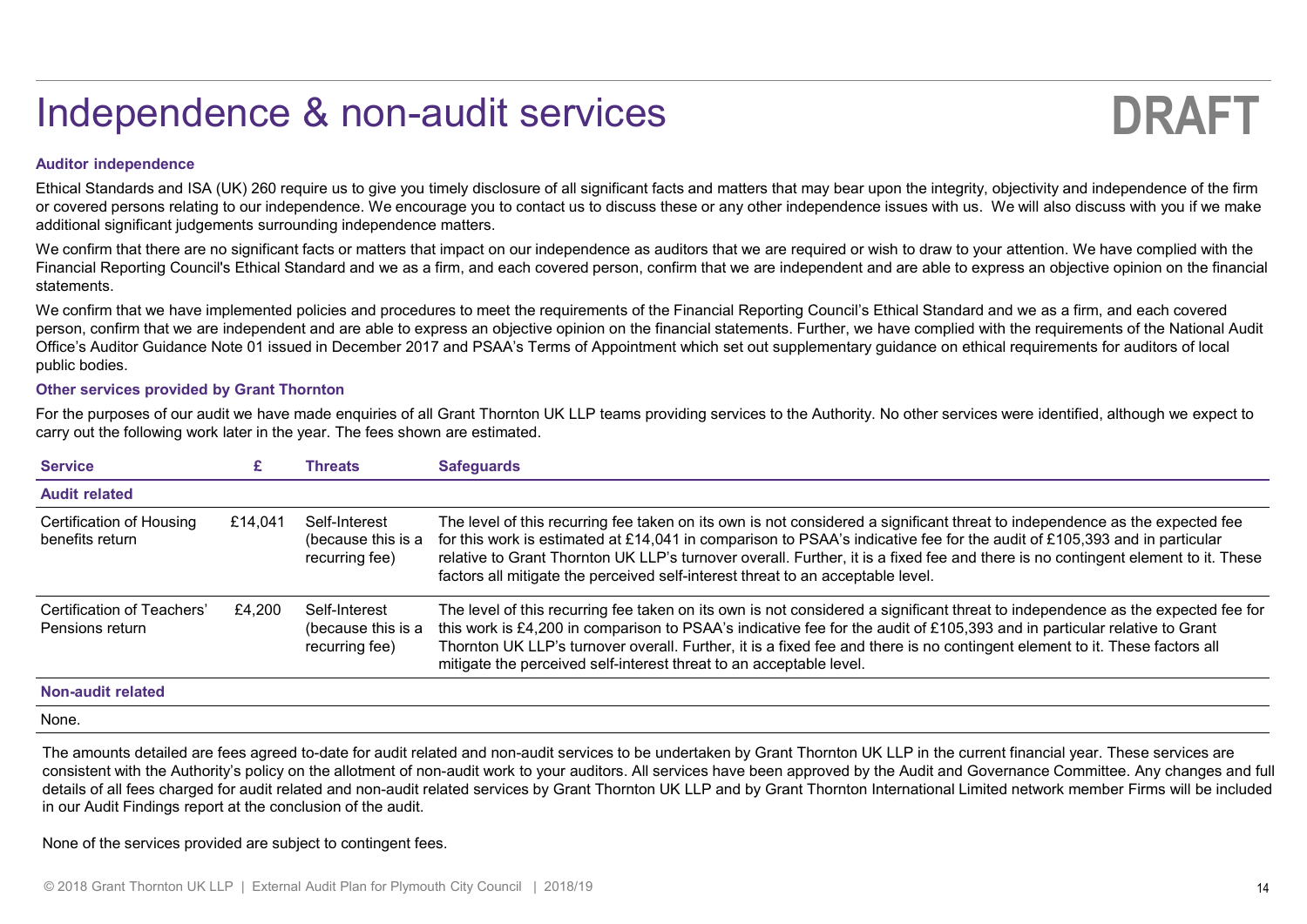## Independence & non-audit services



### Non-audit services provided prior to appointment

|                                                                                |                         |        |                                                                      |                                                                                | <b>DRAFT</b>                                                                                                                                                                            |
|--------------------------------------------------------------------------------|-------------------------|--------|----------------------------------------------------------------------|--------------------------------------------------------------------------------|-----------------------------------------------------------------------------------------------------------------------------------------------------------------------------------------|
|                                                                                |                         |        | Independence & non-audit services                                    |                                                                                |                                                                                                                                                                                         |
| Non-audit services provided prior to appointment<br>provided to the Authority. |                         | Fees £ | Would the service have been<br>prohibited if we had been<br>auditor? | Has the outcome of the service<br>been audited or reviewed by<br>another firm? | Ethical Standards require us to draw your attention to relevant information on recent non-audit / additional services. In the table below we have set out the previous services we have |
|                                                                                |                         |        |                                                                      |                                                                                |                                                                                                                                                                                         |
| <b>Service</b><br>Audit services                                               | Date of service<br>2018 | 12,000 | $\mathsf{N}$                                                         | $\mathsf{N}$                                                                   | <b>Commentary</b><br>We were the External Auditor for DELT, a<br>company jointly owned by Plymouth City Council,<br>in 2017/18.                                                         |
|                                                                                |                         |        |                                                                      |                                                                                | We will not be the auditor of DELT in 2018/19.                                                                                                                                          |
| Accounts production                                                            | 2018                    | 1,250  | Y                                                                    | N                                                                              | Production of financial statements for DELT.                                                                                                                                            |
| Tax compliance                                                                 | 2018                    | 2,250  | Y                                                                    | N.                                                                             | Tax advice to DELT.                                                                                                                                                                     |

We do not believe that the previous services detailed above will impact our independence as auditors.